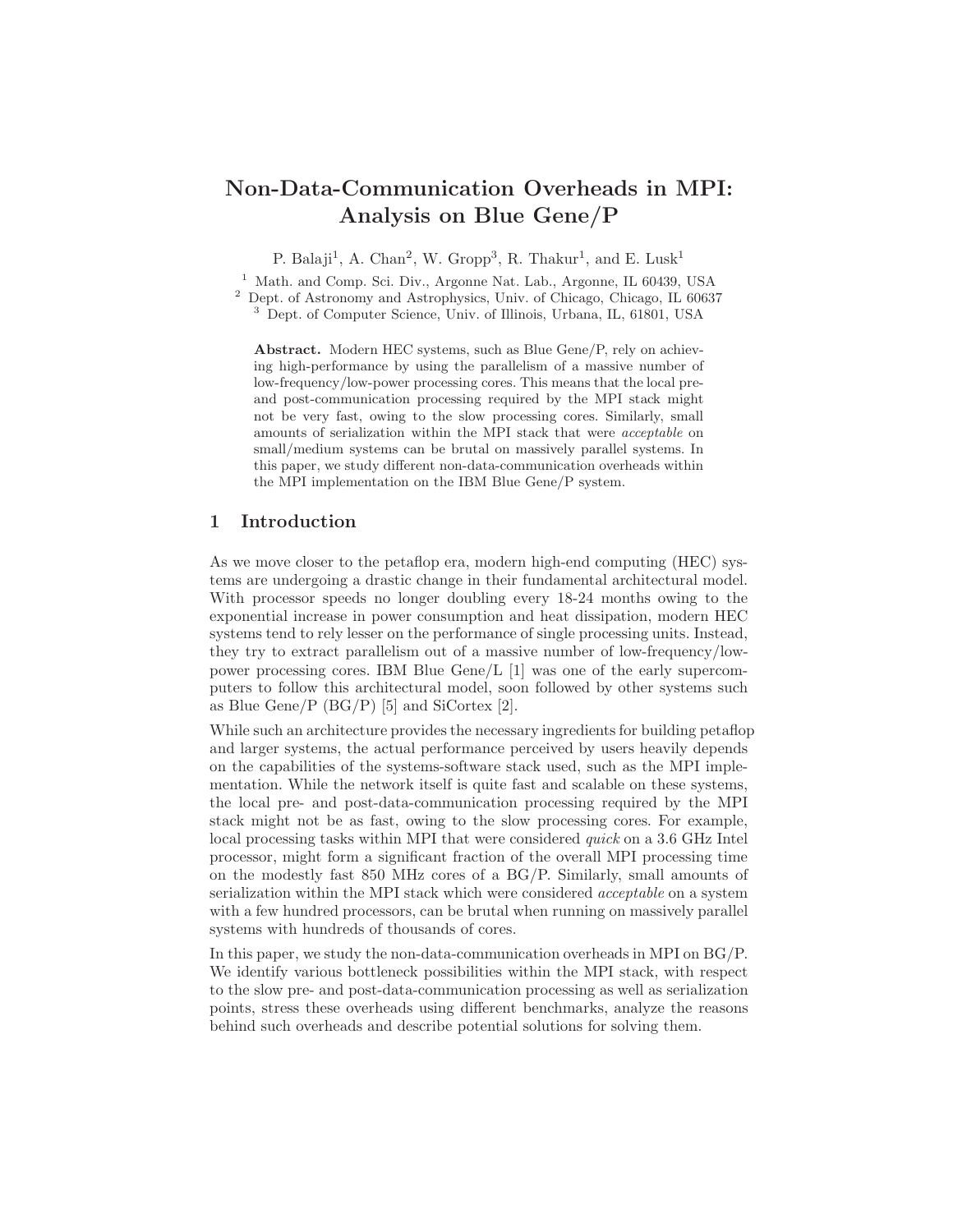# 2 BG/P Software and Hardware Stacks

BG/P has five different networks [6]. Two of them (10G and 1G Ethernet with JTAG interface) are used for file I/O and system management. The other three (3-D Torus, Global Collective and Global Interrupt) are used for MPI communication. The 3-D torus network is used for MPI point-to-point and multicast operations and connects all compute nodes to form a 3-D torus. Thus, each node has six nearest-neighbors. Each link provides a bandwidth of 425 MBps per direction (total 5.1 GBps). The global collective network is a one-to-all network for compute and I/O nodes used for MPI collective communication and I/O services. Each node has three links to this network (total 5.1 GBps bidirectional). The global interrupt network is an extremely low-latency network for global barriers and interrupts, e.g., the global barrier latency of a 72K-node partition is approximately 1.3 $\mu$ s. On BG/P, compute cores do not handle packets on the torus network; a DMA engine on each node offloads most of the network packet injecting and receiving work, enabling better overlap of computation and communication. However, the cores handle sending/receiving packets from the collective network.

BG/P is designed for multiple programming models. The Deep Computing Messaging Framework (DCMF) and the Component Collective Messaging Interface (CCMI) are used as general purpose libraries to support different programming models [9]. DCMF implements point-to-point and multisend protocols. The multisend protocol connects the abstract implementation of collective operations in CCMI to targeted communication networks.

IBM's MPI on BG/P is based on MPICH2 and is implemented on top of DCMF. Specifically, it borrows most of the upper-level code from MPICH2, including MPI-IO and the MPE profiler, while implementing BG/P specific details within a device implementation called dcmfd. The DCMF library provides low-level communication support. All advanced communication features such as allocation and handling of MPI requests, dealing with tags and unexpected messages, multi-request operations such as MPI Waitany or MPI Waitall, derived-datatype processing and thread synchronization are not handled by the DCMF library and have to be taken care of by the MPI implementation.

# 3 Experiments and Analysis

Here, we study the non-data-communication overheads in MPI on BG/P.

#### 3.1 Basic MPI Stack Overhead

An MPI implementation can be no faster than the underlying communication system. On BG/P, this is DCMF. Our first measurements (Figure 1) compare the communication performance of MPI (on DCMF) with the communication performance of DCMF. For MPI, we used the OSU MPI suite [10] to evaluate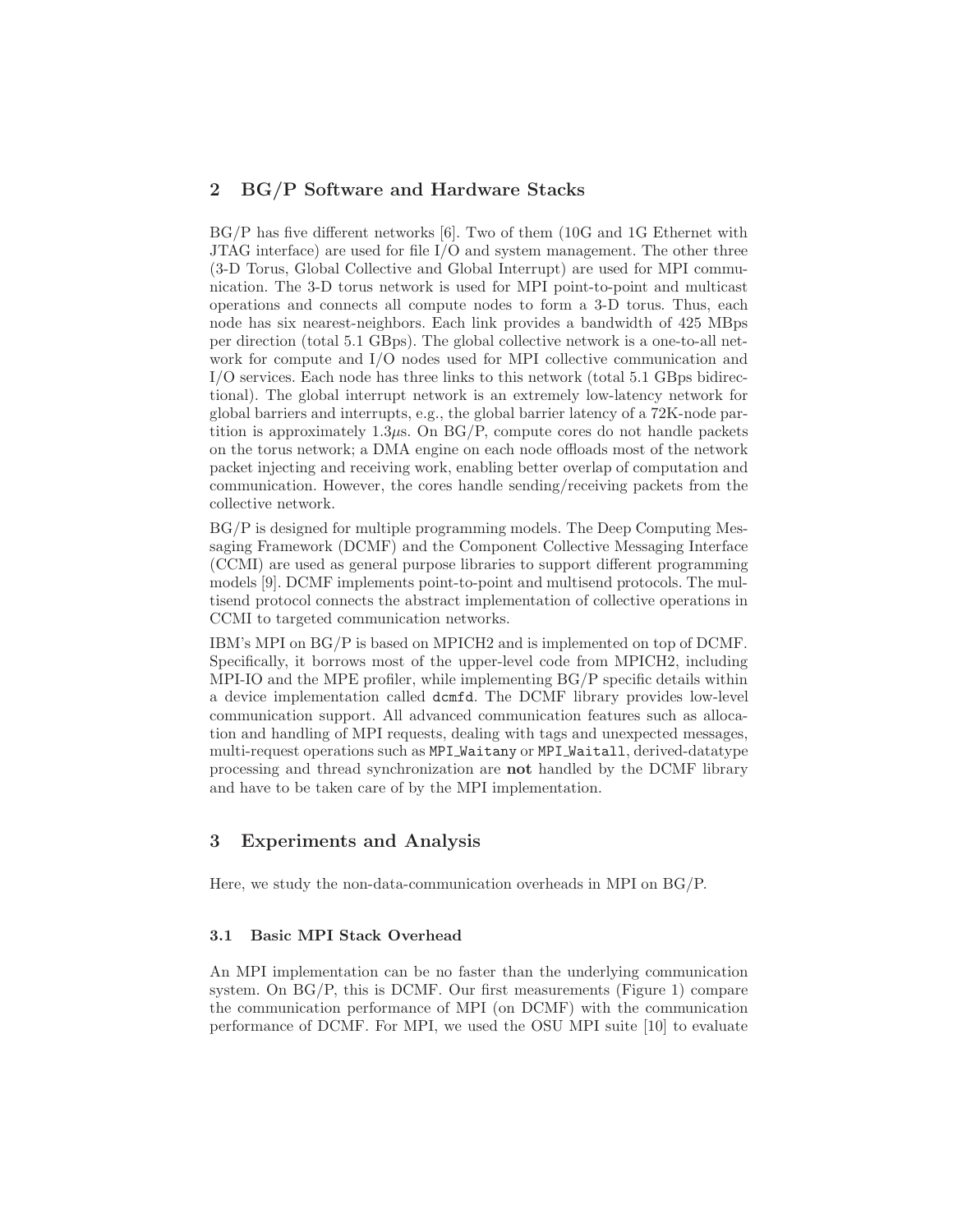

Fig. 1. MPI stack overhead

the performance. For DCMF, we used our own benchmarks on top of the DCMF API, that imitate the OSU MPI suite. The latency test uses blocking communication operations while the bandwidth test uses non-blocking communication operations for maximum performance in each case.

The difference in performance of the two stacks is the overhead introduced by the MPI implementation on BG/P. We observe that the MPI stack adds close to  $1.1\mu s$  overhead for small messages; that is, close to 1000 cycles are spent for pre- and post-data-communication processing within the MPI stack. We also notice that for message sizes larger than 1KB, this overhead is much higher (closer to  $4\mu$ s or 3400 cycles). This additional overhead is because the MPI stack uses a protocol switch from eager to rendezvous for message sizes larger than 1200 bytes. Though DCMF itself performs the actual rendezvous-based data communication, the MPI stack performs additional book-keeping in this mode which causes this additional overhead. In several cases, such redundant book-keeping is unnecessary and can be avoided.

#### 3.2 Request Allocation and Queueing Overhead

MPI provides non-blocking communication routines that enable concurrent computation and communication where the hardware can support it. However, from the MPI implementation's perspective, such routines require managing MPI Request handles that are needed to wait on completion for each non-blocking operation. These requests have to be allocated, initialized and queued/dequeued within the MPI implementation for each send or receive operation, thus adding overhead, especially on low-frequency cores.

In this experiment, we measure this overhead by running two versions of the typical ping-pong latency test—one using MPI Send and MPI Recv and the other using MPI Isend, MPI Irecv, and MPI Waitall. The latter incurs the overhead of allocating, initializing, and queuing/dequeuing request handles. Figure 2 shows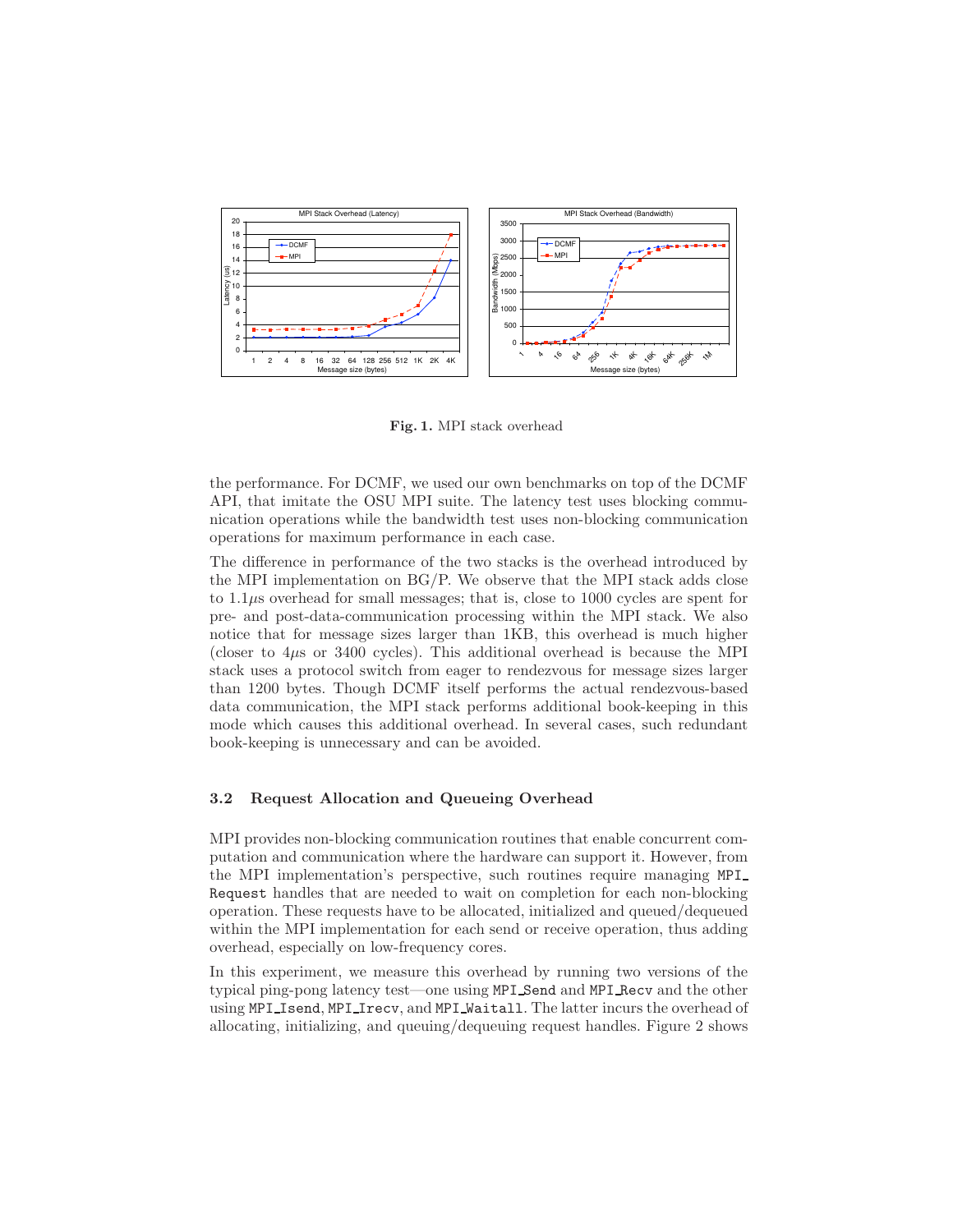

Fig. 2. Request allocation and queuing: (a) Overall performance; (b) Overhead.

that this overhead is roughly  $0.4 \mu s$  or a little more than 300 clock cycles.<sup>4</sup> While this overhead is expected due to the number of request management operations, carefully redesigning them can potentially bring this down significantly.

### 3.3 Overheads in Tag and Source Matching

MPI allows applications to classify different messages into different categories using tags. Each sent message carries a tag. Each receive request contains a tag and information about which source the message is expected from. When a message arrives, the receiver searches the queue of posted receive requests to find the one that matches the arrived message (both tag and source information) and places the incoming data in the buffer described by this request. Most current MPI implementations use a single queue for all receive requests, i.e., for all tags and all source ranks. This has a potential scalability problem when the length of this queue becomes large.

To demonstrate this problem, we designed an experiment that measures the overhead of receiving a message with increasing request-queue size. In this experiment, process P0 posts M receive requests for each of N peer processes with tag T0, and finally one request of tag T1 for P1. Once all the requests are posted (ensured through a low-level hardware barrier that does not use MPI), P1 sends a message with tag T1 to P0. P0 measures the time to receive this message not including the network communication time. That is, the time is only measured for the post-data-communication phase to receive the data after it has arrived in its local temporary buffer.

Figure 3 shows the time taken by the MPI stack to receive the data after it has arrived in the local buffer. Figures  $3(a)$  and  $3(b)$  show two different versions of the test—the first version keeps the number of peers to one  $(N = 1)$  but increases the number of requests per peer  $(M)$ , while the second version keeps the number

 $\overline{4}$  This overhead is more than the entire point-to-point MPI-level shared-memory communication latency on typical commodity Intel/AMD processors [7].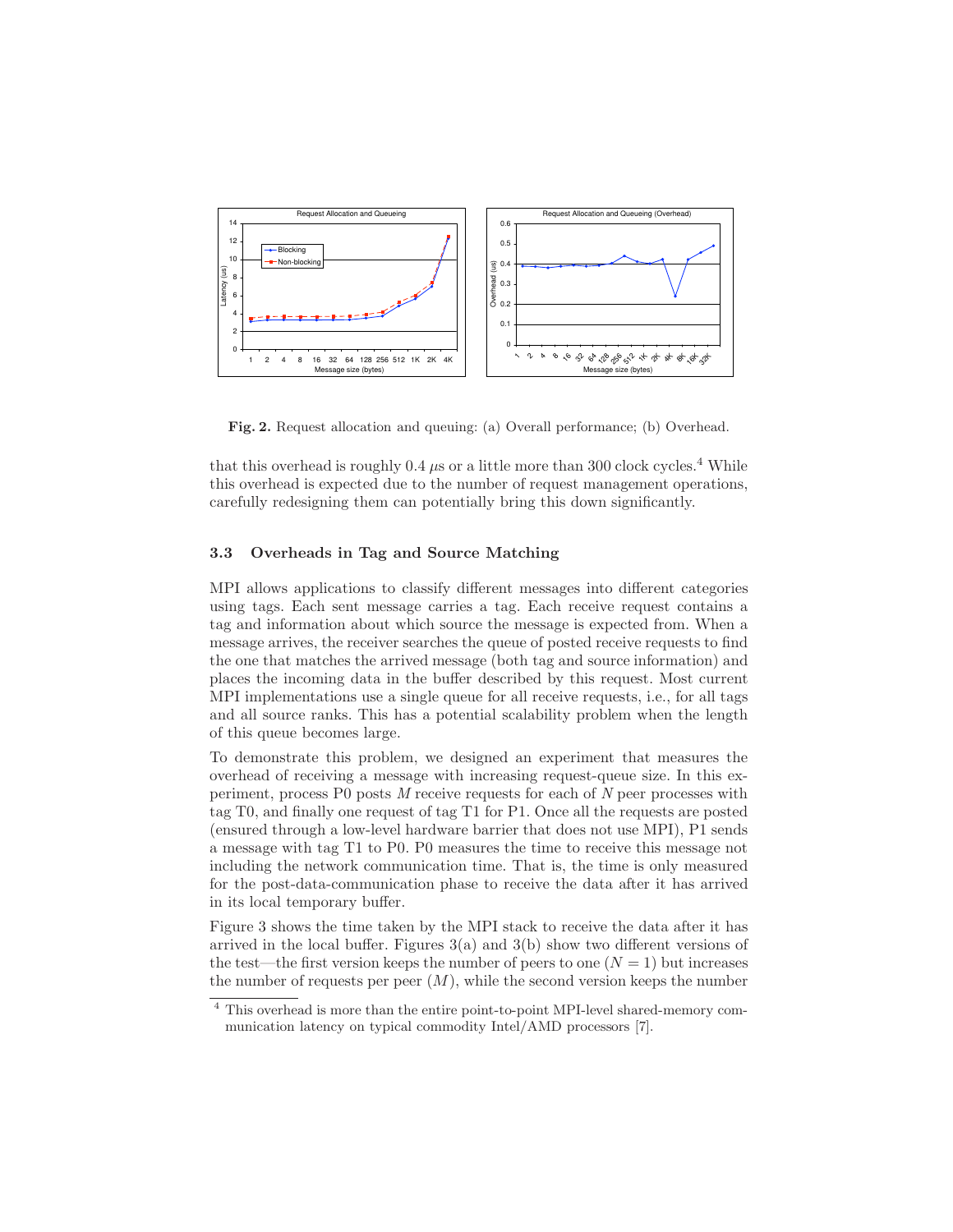

Fig. 3. Request matching overhead: (a) requests-per-peer, (b) number of peers.

of requests per peer to one  $(M = 1)$  but increases the number of peers  $(N)$ . For both versions, the time taken increases rapidly with increasing number of total requests  $(M \times N)$ . In fact, for 4096 peers, which is modest considering the size  $BG/P$  can scale to, we notice that even just one request per peer can result in a queue parsing time of about  $140000\mu$ s.



Fig. 4. Matching overhead per request

Another interesting observation in the graph is that the time increase with the number of peers is not linear. To demonstrate this, we present the average time taken per request in Figure 4—the average time per request increases as the number of requests increases! Note that parsing through the request queue should take linear time; thus the time per request should be constant, not increase. There are several reasons for such a counterintuitive behavior; we believe the primary cause for this is the limited number of pre-allocated requests that are reused during the life-time of the application. If there are too many pend-

ing requests, the MPI implementation runs out of these pre-allocated requests and more requests are allocated dynamically.

#### 3.4 Algorithmic Complexity of Multi-request Operations

MPI provides operations such as MPI Waitany, MPI Waitsome and MPI Waitall that allow the user to provide multiple requests at once and wait for the completion of one or more of them. In this experiment, we measure the MPI stack's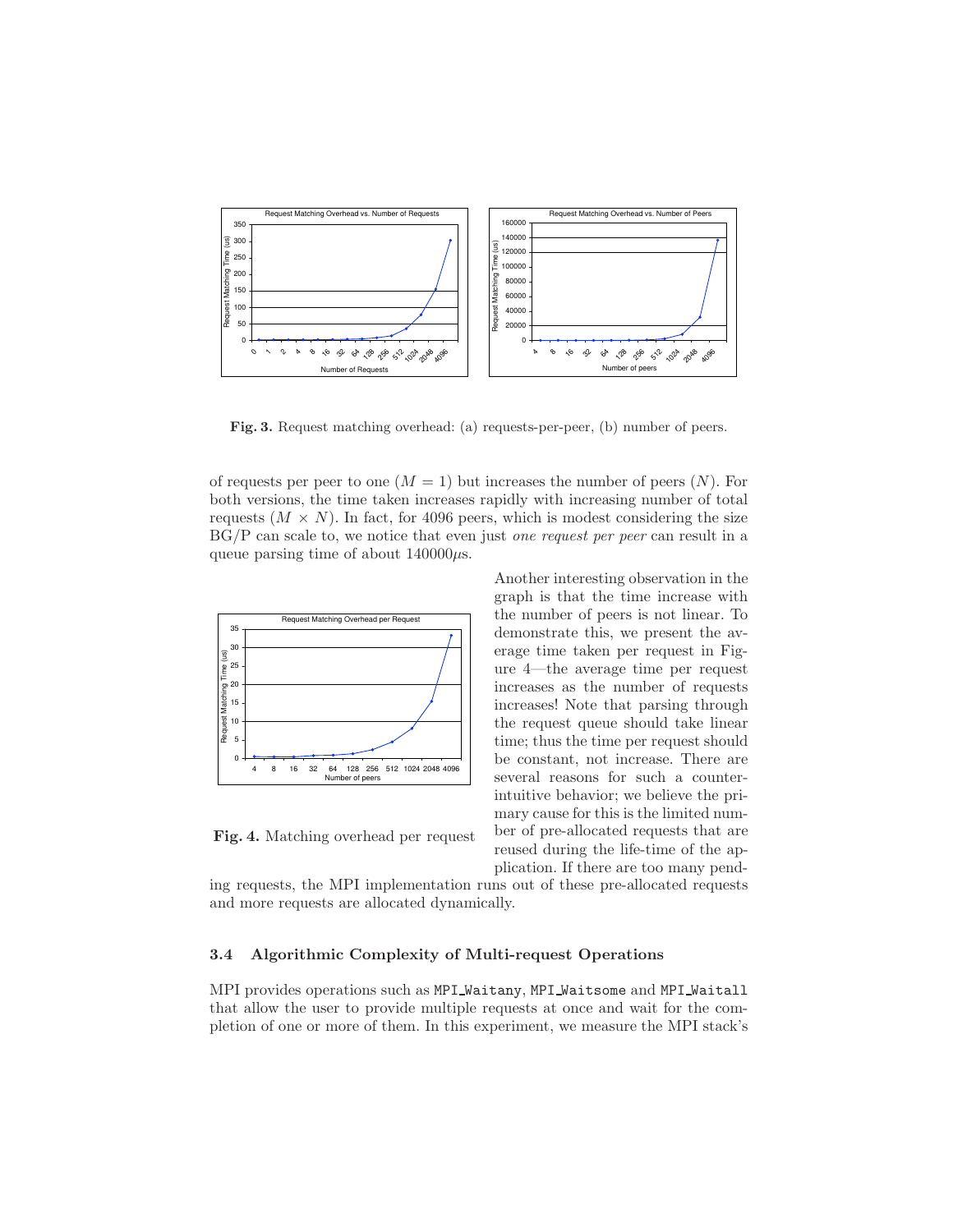capability to efficiently handle such requests. Specifically, the receiver posts several receive requests (MPI Irecv) and once all the requests are posted (ensured through a low-level hardware barrier) the sender sends just one message that matches the first receive request. We measure the time taken to receive the message, not including the network communication time, and present it in Figure 5.



Fig. 5. MPI\_Waitany Time

We notice that the time taken by MPI Waitany increases linearly with the number of requests passed to it. We expect this time to be constant since the incoming message matches the first request itself. The reason for this behavior is the algorithmic complexity of the MPI Waitany implementation. While MPI Waitany would have a worst-case complexity of  $O(N)$ , where N is the number of requests, its best-case complexity should be constant (when the first request is already complete when the call is made). However, the current implementation performs this in two steps. In the first step, it gathers the internal request

handles for each request (takes  $O(N)$  time) and in the second step does the actual check for whether any of the requests have completed. Thus, overall, even in the best case, where the completion is constant time, acquiring of internal request handlers can increase the time taken linearly with the number of requests.

#### 3.5 Overheads in Derived Datatype Processing

MPI allows non-contiguous messages to be sent and received using derived datatypes to describe the message. Implementing these efficiently can be challenging and has been a topic of significant research [8, 11, 3]. Depending on how densely the message buffers are aligned, most MPI implementations pack sparse datatypes into contiguous temporary buffers before performing the actual communication. This stresses both the processing power and the memory/cache bandwidth of the system. To explore the efficiency of derived datatype communication on  $BG/P$ , we looked only at the simple case of a single stride (vector) type with a stride of two. Thus, every other data item is skipped, but the total amount of data packed and communicated is kept uniform across the different datatypes (equal number of bytes). The results are shown in Figure 6.

These results show a significant gap in performance between sending a contiguous messages and a non-contiguous message (with the same number of bytes). The situation is particularly serious for a vector of individual bytes (MPI CHAR). It is also interesting to look at the behavior for shorter messages (Figure  $6(b)$ ). This shows, roughly, a  $2 \mu s$  gap in performance between contiguous send and a send of short, integer or double precision data with a stride of two.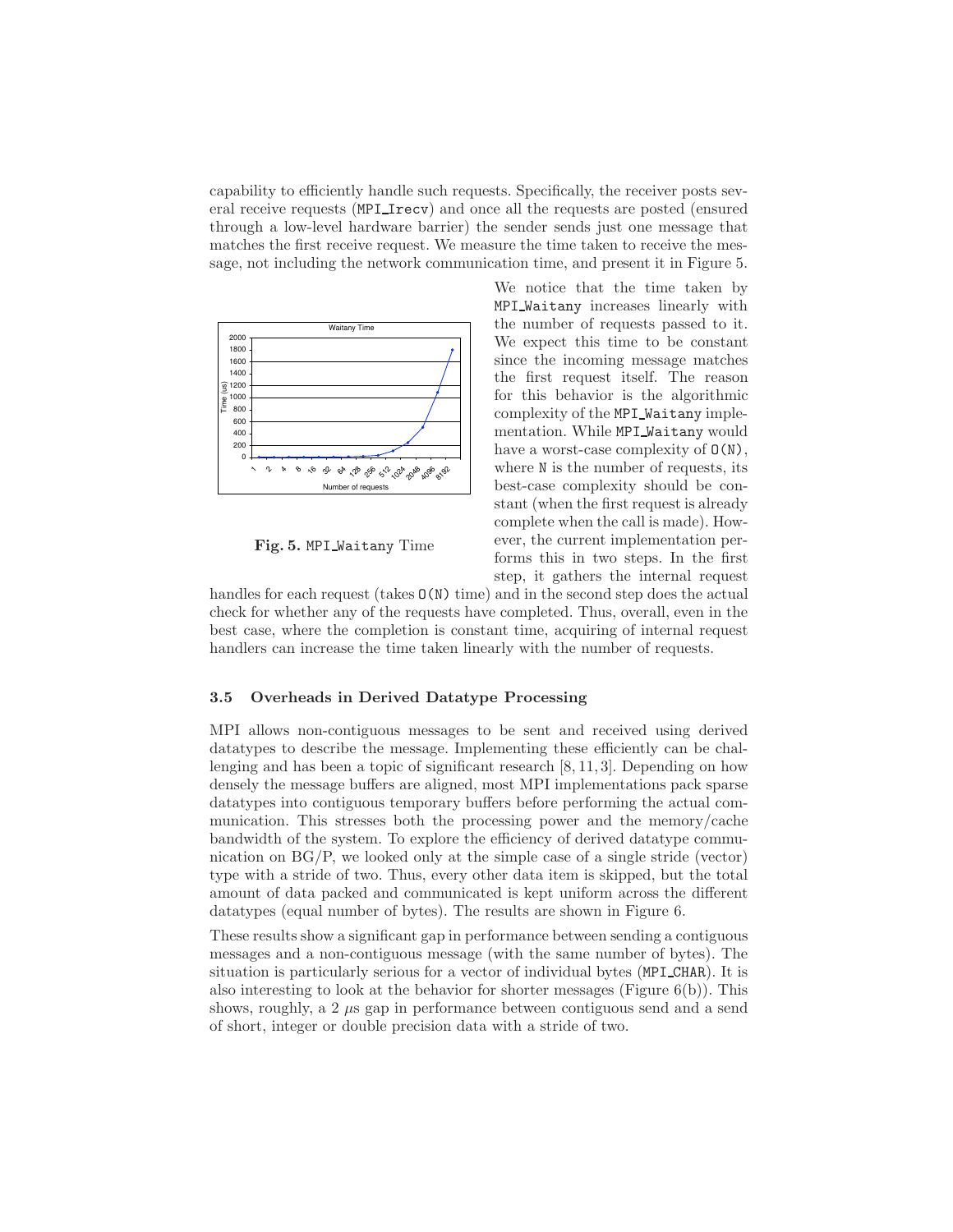

Fig. 6. Derived datatype latency: (a) long messages and (b) short messages

#### 3.6 Buffer Alignment Overhead

For operations that involve touching the data that is being communicated (such as datatype packing), the alignment of the buffers that are being processed can play a role in overall performance if the hardware is optimized for specific buffer alignments (such as word or double-word alignments), which is common in most hardware today.

In this experiment (Figure 7), we measure the communication latency of a vector of integers (4 bytes) with a stride of 2 (that is, every alternate integer is packed and communicated). We perform the test for different alignment of these integers—"0" refers to perfect alignment to a double-word boundary, "1" refers to an misalignment of 1-byte. We notice that as long as the integers are within the same double-word (0-4 byte misalignment) the performance is better as compared to when the integers span two different double-words (5-7 byte misalignment), the performance difference being about 10%. This difference is expected as integers crossing the double-word boundary require both the double-words to be fetched before any operation can be performed on them.

#### 3.7 Unexpected Message Overhead

MPI does not require any synchronization between the sender and receiver processes before the sender can send its data out. So, a sender can send multiple messages which are not immediately requested for by the receiver. When the receiver tries to receive the message it needs, all the previously sent messages are considered unexpected, and are queued within the MPI stack for later requests to handle. Consider the sender first sending multiple messages of tag T0 and finally one message of tag T1. If the receiver is first looking for the message with tag T1, it considers all the previous messages of tag T0 as unexpected and queues them in the unexpected queue. Such queueing and dequeuing of requests (and potentially copying data corresponding to the requests) can add overhead.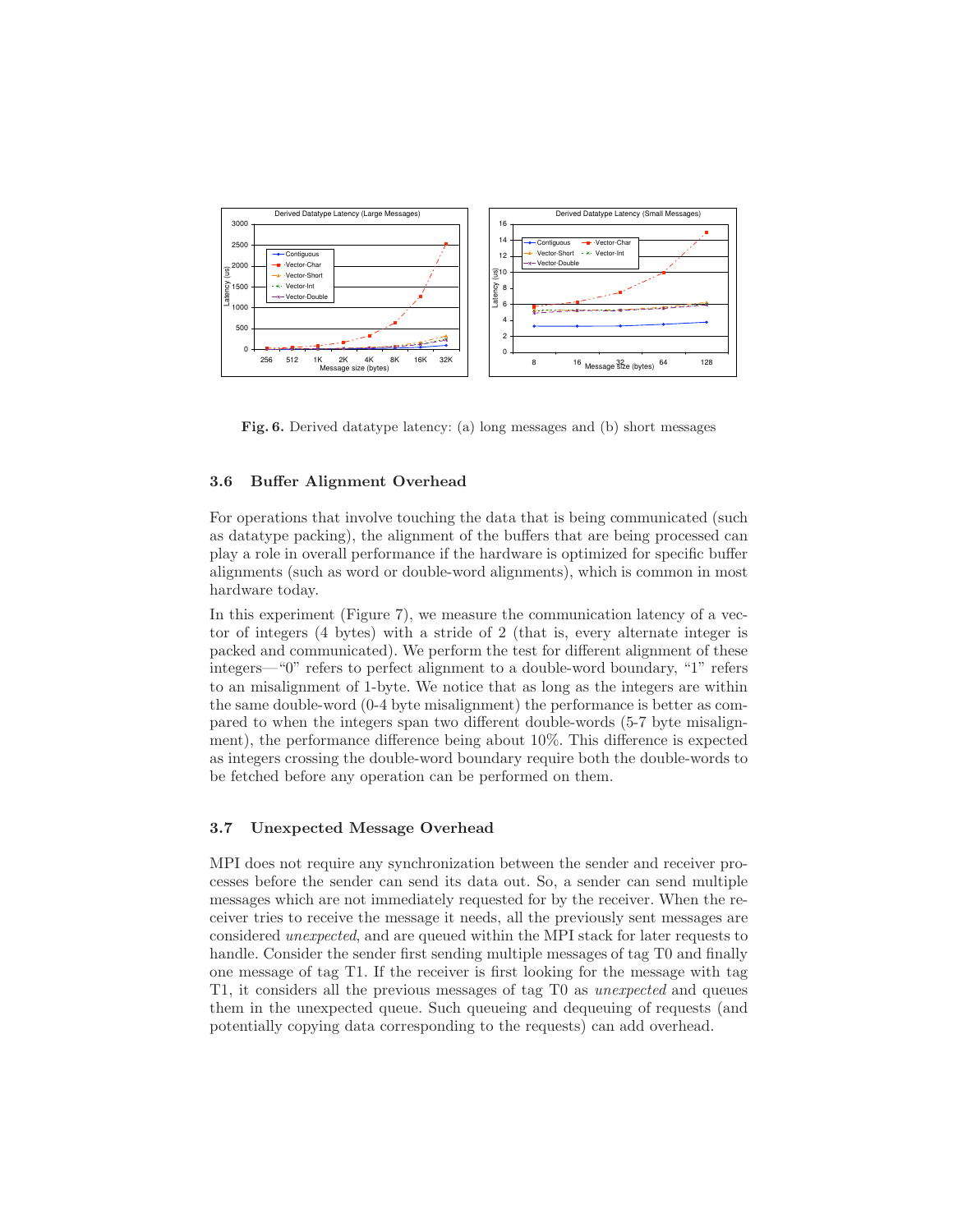

Fig. 7. Buffer alignment overhead

To illustrate this, we designed an experiment that is a symmetric-opposite of the tag-matching test described in Section 3.3. Specifically, in the tag-matching test, we queue multiple receive requests and receive one message that matches the last queued request. In the unexpected message test, we receive multiple messages, but post only one receive request for the last received message. Specifically, process P0 first receives M messages of tag T0 from each of N peer processes and finally receives one extra message of tag T1 from P1. The time taken to receive the final message (tag T1) is measured, not including the network communication time, and shown in Figure 8 as two cases: (a) when there is only one peer, but the number of unexpected messages per peer increases (x-axis), and (b) the number of unexpected messages per peer is one, but the number of peers increases. We see that the time taken to receive the last message increases linearly with the number of unexpected messages.

## 3.8 Overhead of Thread Communication

To support flexible hybrid programming model such as OpenMP plus MPI, MPI allows applications to perform independent communication calls from each thread by requesting for MPI THREAD MULTIPLE level of thread concurrency from the MPI implementation. In this case, the MPI implementation has to perform appropriate locks within shared regions of the stack to protect conflicts caused due to concurrent communication by all threads. Obviously, such locking has two drawbacks: (i) they add overhead and (ii) they can serialize communication.

We performed two tests to measure the overhead and serialization caused by such locking. In the first test, we use four processes on the different cores which send 0-byte messages to MPI PROC NULL (these messages incur all the overhead of the MPI stack, except that they are never sent out over the network, thus imitating an infinitely fast network). In the second test, we use four threads with MPI THREAD MULTIPLE thread concurrency to send 0-byte messages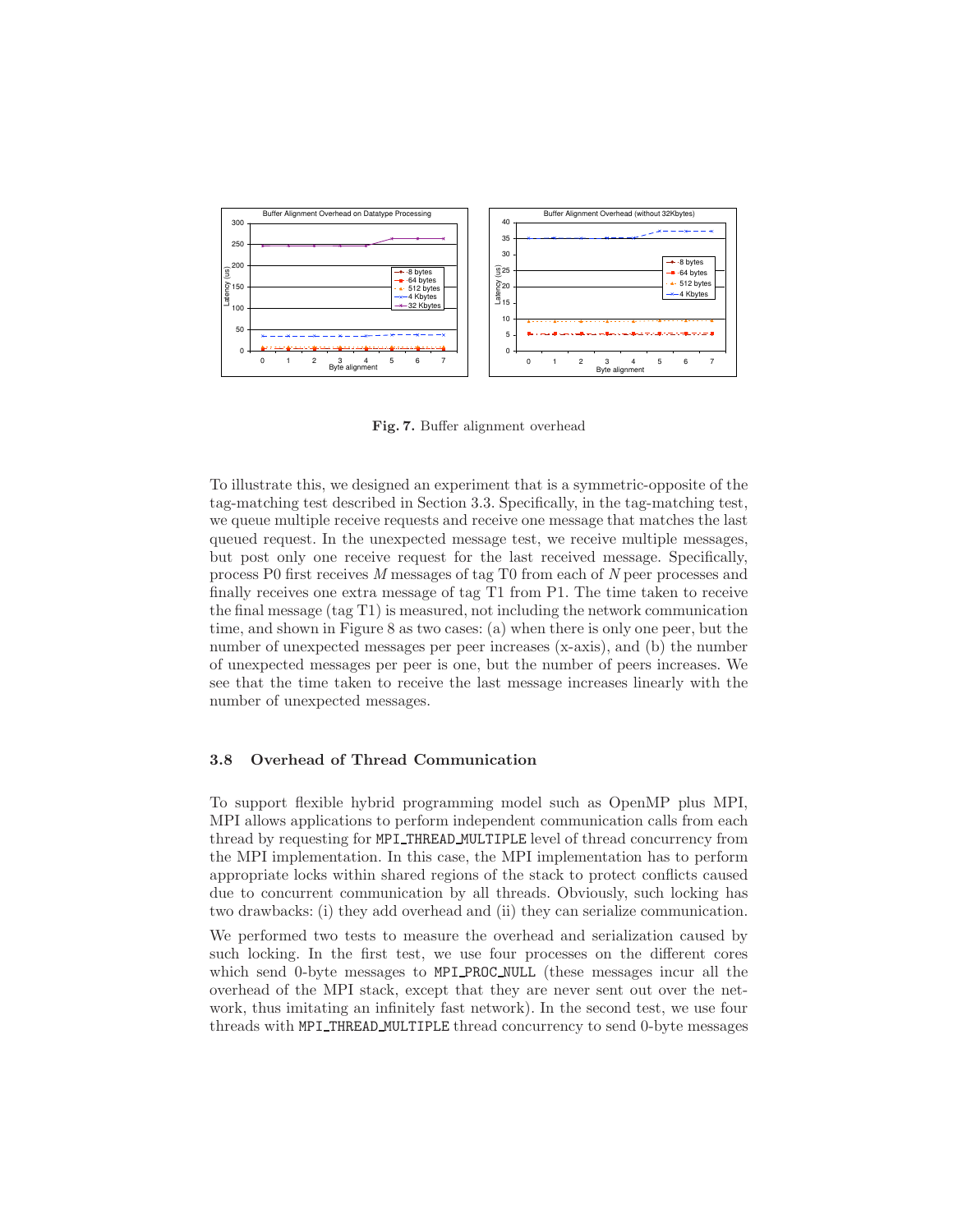

Fig. 8. Unexpected message overhead: (a) Increasing number of messages per peer, with only one peer; (b) Increasing number of peers, with only one message per peer.

to MPI PROC NULL. In the threads case, we expect the locks to add overheads and serialization, so the performance to be lesser than in the processes case.

Figure 9 shows the performance of the two tests described above. The difference between the one-process and one-thread cases is that the one-thread case requests for the MPI\_THREAD\_MULTIPLE level of thread concurrency, while the one-process case requests for no concurrency, so there are no locks. As expected, in the process case, since there are no locks, we notice a linear increase in performance with increasing number of cores used. In the threads case, however, we observe two issues: (a) the performance of one thread is significantly lower than the performance of one process and (b) the performance of threads does not increase at all as we increase the number of cores used.



Fig. 9. Threads vs. Processes

The first observation (difference in one-process and one-thread performance) points out the overhead in maintaining locks. Note that there is no contention on the locks in this case as there is only one thread accessing them. The second observation (constant performance with increasing cores) reflects the inefficiency in the concurrency model used by the MPI implementation. Specifically, most MPI implementations perform a global lock for each MPI operation thus allowing only one thread to perform communication at any given time. This results in virtually zero effective concurrency in the communication of the different threads. Addressing this issue is the subject of a separate paper [4].